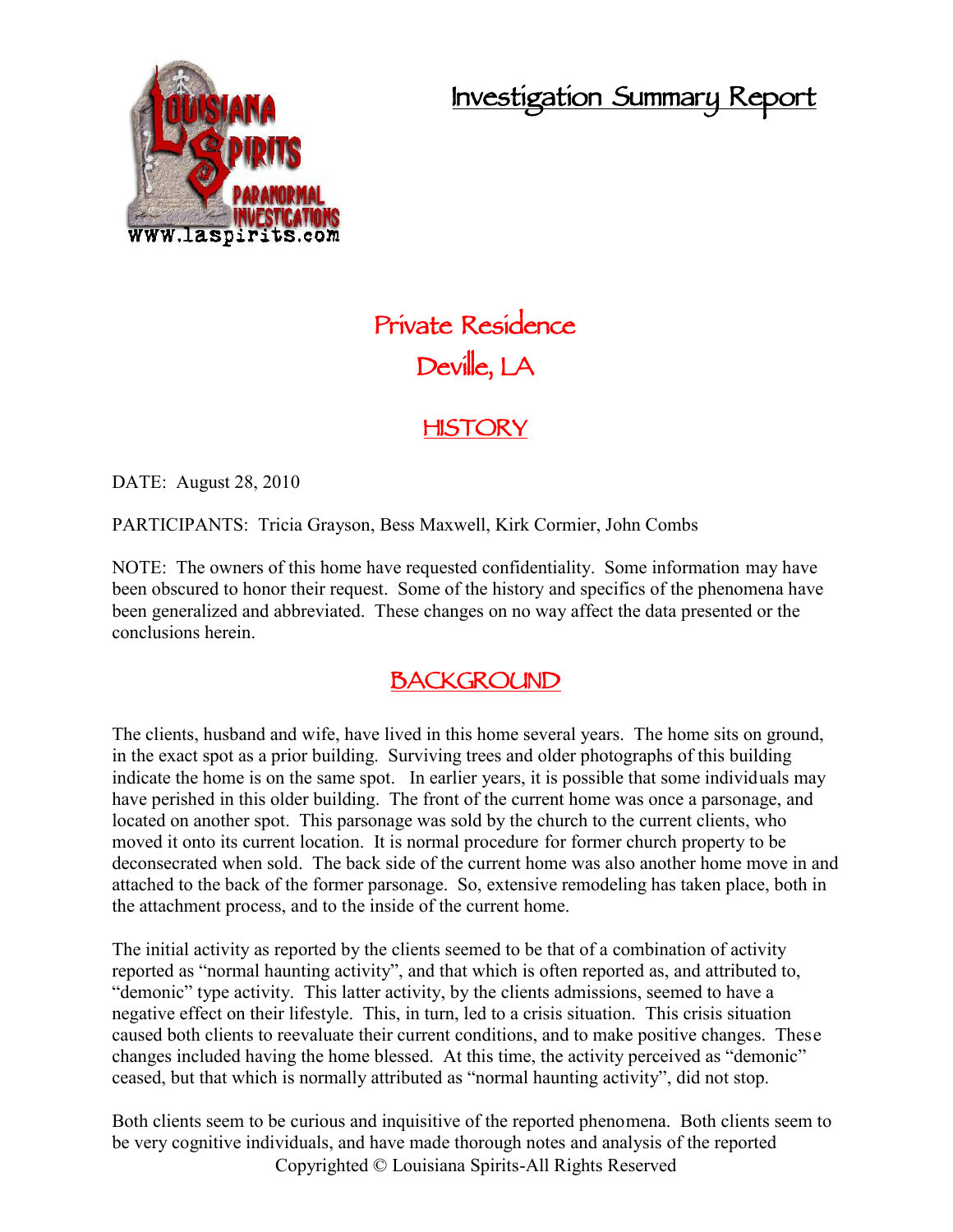phenomena. This includes investigating events, including questioning each other for observations, thoughts, and possible natural causes. Also, others in the home at the time of phenomena have been interviewed for the possibility of human causes to these unusual events. These personal investigations have included attempts to naturally recreate the phenomena using objects in the immediate environment which might could have caused or contributed to an unknown or otherwise unexplained event. During my interview, these particular events and their investigations were gone over, and their efforts did seem quite thorough, well thought out, and complete.

The clients reported a large amount of general activity. Due to the smallness of the local community, and the clients' desire for privacy, these will be condensed and generalized. There have been shadow forms, cold spots, voices, household electrical devices turned off/on and interacted with, pets seeming to see/interact with persons or things not otherwise visible, water being turned on, and numerous events involving object displacement. The object displacement seems to be the largest area of activity, and involves objects moved inside the home, and some taken from the home to the outside areas. Although troubling when objects are lost, this activity does not seem to be malicious in nature.

EQUIPMENT: Infrared digital cameras and DVR systems, digital still cameras, various EMF meters including Tri-fields, various digital audio recorders, motion detectors, ion counters, digital thermometers, PEAR REG-1 units for the detection of anomalous human-type consciousness, with software and Hewlett-Packard computers.

#### **INVESTIGATION**

No anomalous motion, cold/hot spots, or anomalous still photos were noted. EMF fields were low and level. No EMF spikes were noted throughout the night in the areas tested, at the time of testing. Nothing was noted on digital video. No high positive ion counts were detected.

In the early evening hours, investigators Bess Maxwell and Tricia Grayson were in the master bedroom. The client (wife) had reported that, in some early morning hours, she had been awakened by the feeling that the bed was being shaken, or the sensation of an on-going vibration. At these times, her husband was at work, and no appliances, such as the washer or dryer, were running, which could have transferred vibrations through the wood floors of the pier and beam constructed home. Bess Maxwell was lying on the bed, as still as possible, trying to feel any type vibration or movement of the bed. Tricia Grayson was in the room, about 3 feet from the foot of the bed, but at this particular moment, observing Bess Maxwell through the mirror of the dresser. Tricia thought she saw an arm (shadow form) moving in an upward direction, consistent with someone picking up, or touching, an object from on the mattress of the bed. Just as she was asking Bess about the arm, the flashlight lying on the mattress, directly below where the arm was observed, came on without apparent human cause. The flashlight had been securely turned off, and specifically not set to come on with a slight touch or vibration, e.g., loosening the front or rear of the flashlight, in an attempt to communicate using the flashlight. All attempts to cause the light to subsequently come on without specifically being turned on were fruitless.

In relation to the perceived vibrations on and of the bed, it is noted that infrasound may cause even large objects to vibrate when struck, and in resonance, with these powerful, but silent wave forms. The areas of the home were searched for a possible cause of high intensity infrasound, and none was noted. This home is also not located near an industrial area where large equipment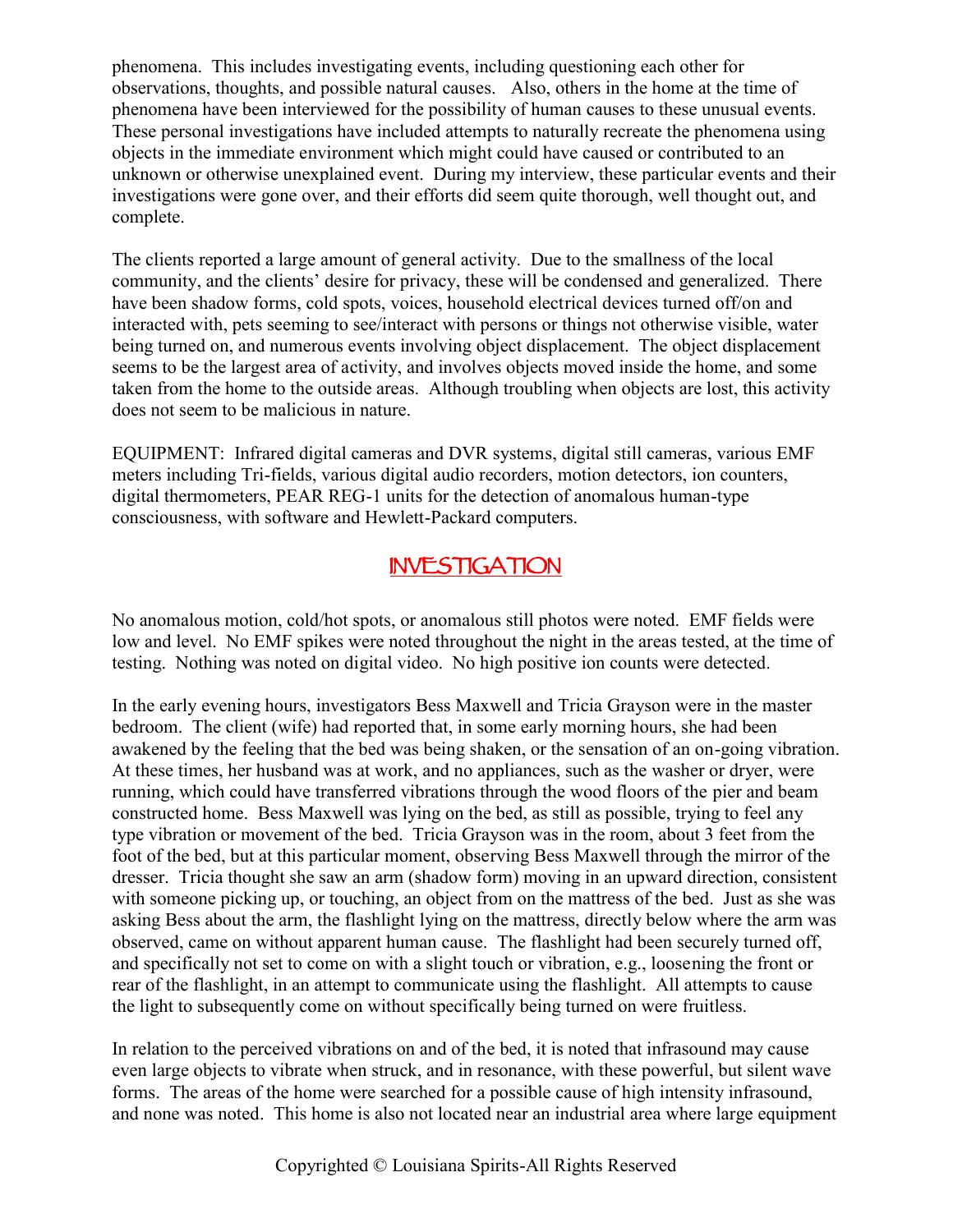could cause such sounds, which can carry over great distances. In the bedroom itself, testing did not yield any infrasound, at the time of testing.

Later, in the living room, investigators Bess Maxwell and Tricia Grayson were attempting to communicate using the audio digital recorders, in gathering EVP. Just as the air conditioning unit (central air) came on, a female voice was recorded, not otherwise heard, saying, "Turn that off NOW". The voice seemed agitated, or otherwise angry. No other EVP voices were recorded.

## **CONSCIOUSNESS DETECTION - PEAR REG-1 UNITS / SOFTWARE**

This testing is passive in nature and designed to statistically detect by probability, the presence of the human consciousness affecting the REG-1 units by using the quantum tunneling method, when all incarnate consciousness has been removed from the area. The minimum reporting standard for this type study is  $p < .05$ , the industry standard for this type research. A total of 46 tests were run in all areas of the home. At the minimum reporting standard, we could expect to receive about 2.3 tests (46 x .05) as false positives. Our mean score for the tests proved to be .014724. Therefore, using this to compute the number of expected false positives, would yield .014724 x 46 tests,  $= .68$  expected false positives, less than one false positive test.

The test results were as follows:

|             | p<.047262 |
|-------------|-----------|
| $z = 2.401$ | p<.008175 |
| $z = 2.159$ | p<.015425 |
| $z = 2.534$ | p<.005638 |
| $z = 2.437$ | p<.007405 |
| $z = 2.091$ | p<.018264 |
| $z = 1.948$ | p<.025707 |
|             | $z=1.672$ |

The statistical probability that all 7 tests were false positives, and not indicative of the presence of an anomalous consciousness reacting through quantum tunneling, is:

#### P< .000000000000116821

This constitutes twelve zeros to the right of the decimal point, before a significant digit is encountered.

It is also noted that this was our first visit to this home. If there is a presence in a home, it can sometimes not wish to interact with unknown individuals. This is supported by the fact that the laundry room, in the very rear corner of the home, tested passively with 4 of the 7 positive tests. The master bathroom is also an isolated area. The living room, an area of high activity, did show 2 tests, back to back, but only very late in the investigation. Additional testing and research may lead to an increase in results to gather data.

The flashlight incident and the one EVP, although small in data quantity, do contain strong evidence of an anomalous presence. This is further supported by the 1 in a trillion probability of an anomalous consciousness not being present at the time of testing. From the client interview data, our experience, and reports of thousands of similar incidents over recorded history, we feel that this presence is not of malicious intent. Similar cases bear credence to the theory that